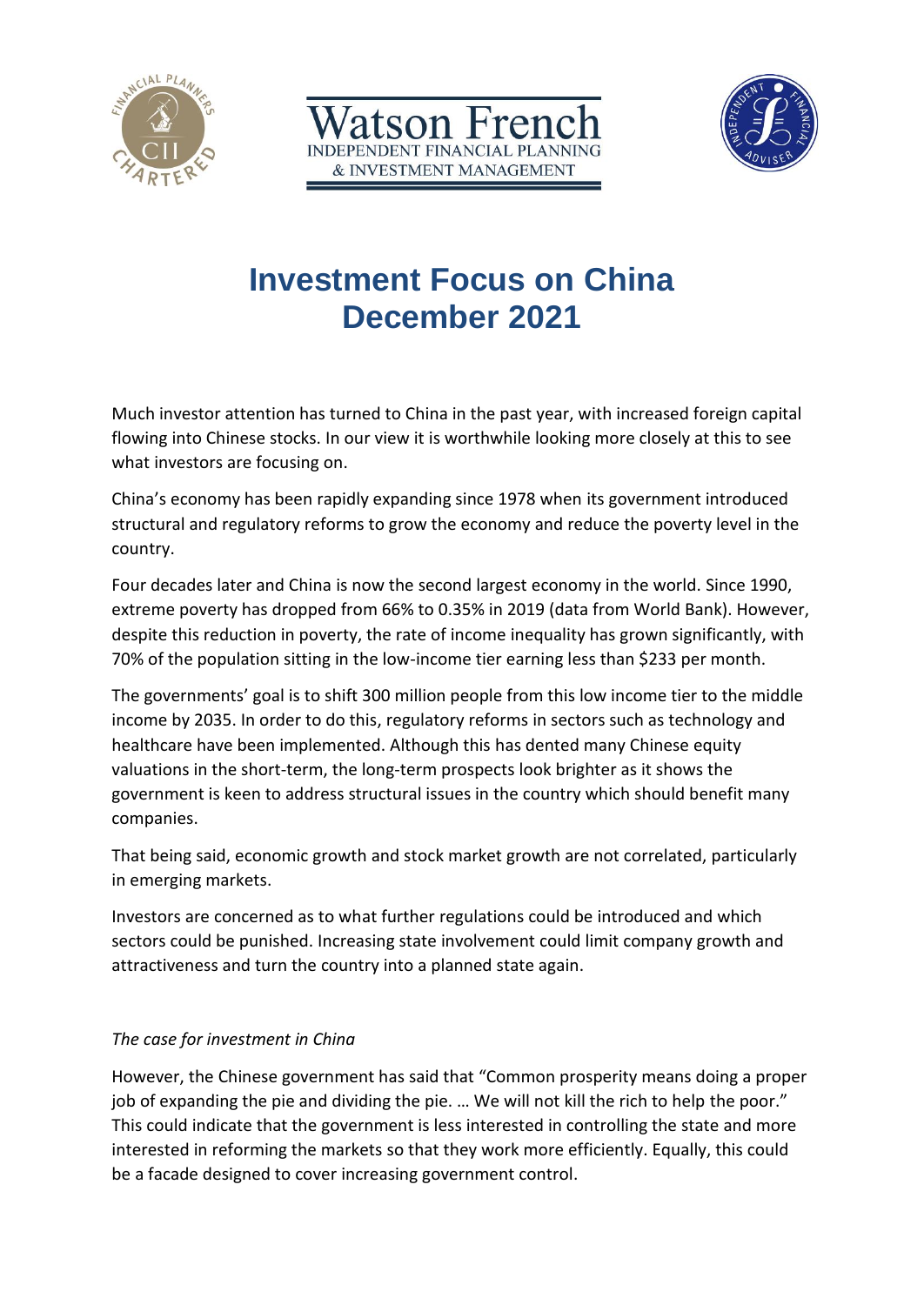The introduction of antitrust regulations on technology companies may not necessarily stop innovation and limit growth. The largest e-commerce companies are no longer allowed to restrict merchants from opening stores on rival company sites. We have already seen new merchants at smaller e-commerce sites, including those that target lower income tier consumers. This should help to drive consumption by allowing merchants to offer lower costs (previously they had to pay the largest e-commerce sites high fees) and target a wider range of individuals.

On the other hand, larger online companies may be hampered by the increased regulation. The monopolistic power they held over smaller companies is fading, and the content restrictions over foreign content could deter consumers from using or viewing the sites, reducing any additional revenue the companies gain from advertising.

The government is also trying to reduce the cost of healthcare, making it more accessible to lower earners. High distribution costs are being eliminated by introducing a volume-based bidding system run by the Healthcare Security Administration, rather than the hospitals bidding directly with the distributors for medical devices.

The government is shifting the economy from an investment economy to a consumption and services-based economy. Lower income inequality in the country should help to drive up consumption and improve both the economy as a whole and individual company earnings.

At the moment the savings rate for China is 40% of GDP, the highest globally. This is mainly due to the fact that there is no safety net for low earners and high property prices. The reforms and structural changes should help to provide a basic level of welfare and therefore open up individuals' financial resources, increasing consumption in the economy.

#### *The case against…*

We have discussed several potential positives when looking at the future of the Chinese economy. There are also dangers to be aware of.

One key issue is the level of debt in the economy. The debt-to-GDP ratio is 300%. This is a big risk to the long-term growth of the economy. We have already seen the problems which huge leverage levels in the property sector can cause with the likely insolvency of Evergrande, the worlds most indebted property company. Although the knock on effects of this insolvency are unlikely to cause a crisis, there are still risks present.

The government has sought to combat the huge debt levels by imposing restrictions on credit in the property sector and has stepped to the side in helping failing companies. These restrictions are also imposed as the government is concerned about asset price bubbles in the property sector.

Another major issue is China's ageing population. This will be a major drag on the economy as there will be less workers providing the tax revenues needed to fund pensions for retired individuals and to pay for the social care needed. Fiscal stimulus will also be reduced as there will be less tax revenue for the government. This could see capital taxes such (the equivalents of UK Inheritance Tax and Capital Gains Tax) introduced.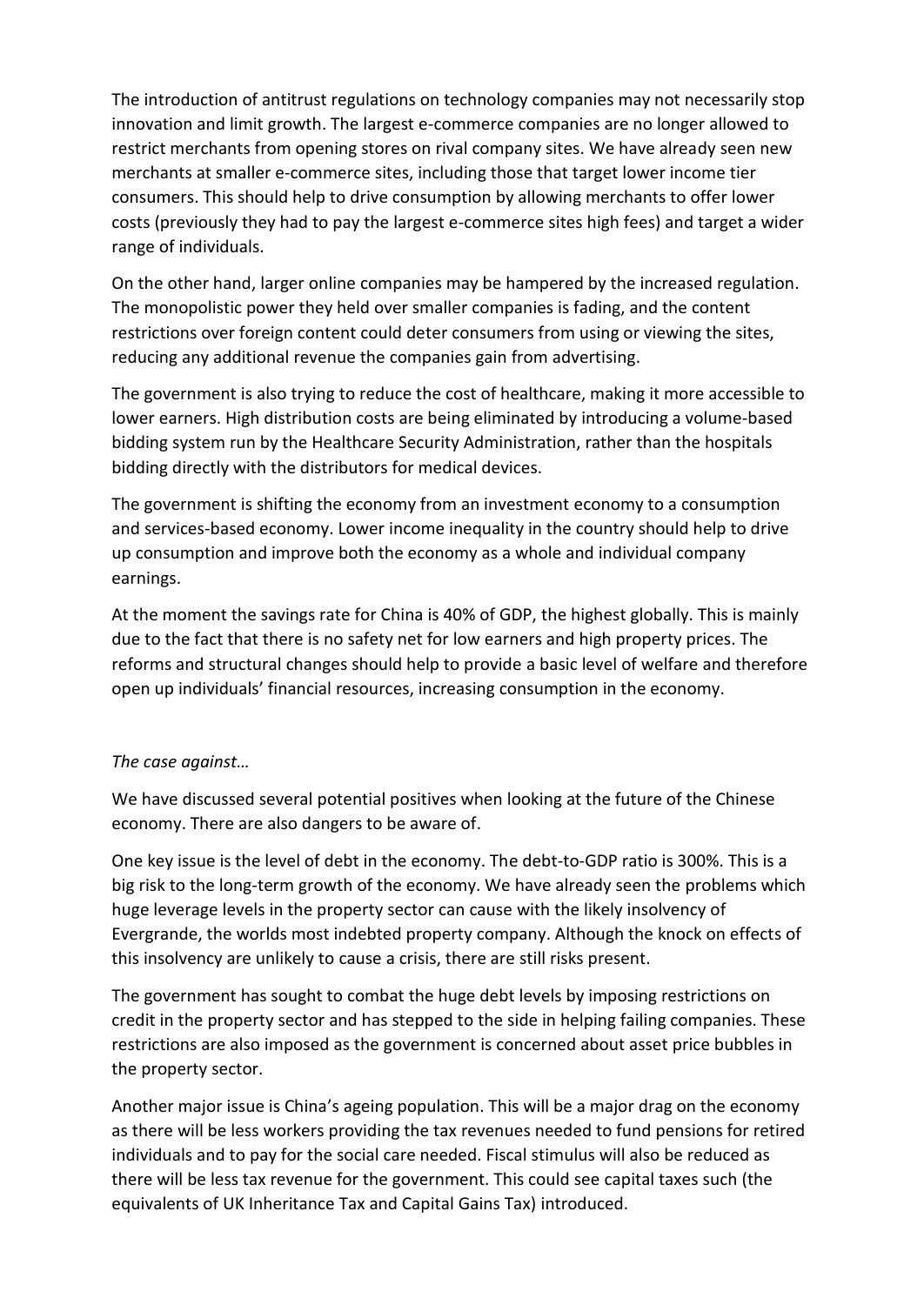Japan's population has been in decline since 2007 and is an example of the problems that could be faced. Deflation has plagued the Japanese economy and the level of consumption has not increased until recently.

Research by Jefferies suggests the population of China will peak in 2022, 10 years earlier than the UN currently estimates. Declining birth rates are dragging natural population growth down and it is now negative across much of China. Reports in the FT suggest Chinese producers are already shifting to take account of this ageing population (nappy producers are prioritising older customers rather than younger customers!). Private equity firms are investing in funeral and burial plot providers as the number of deaths each year is expected to increase.

Although on paper the regulatory changes may sound like they are providing the backdrop for economic growth, some investors are concerned the government may have stepped too far into the market economy. The government has seen what has happened in the past when the idea of a planned state failed and the devastation this caused. How far these regulations will stretch and when they will be changed is another uncertainty.

Chinese monetary policy is expected to be eased to help stimulate growth. Economists do predict that economic growth will slow in Q4 to 3-4%, down from 6% in Q2. Chinese equity valuations have declined and there is a possibility of a rebound in stock markets.

Covid as always proves to be a threat. At the start of the pandemic China was the quickest and swiftest to respond, and it was unsurprisingly the first economy to return to its prepandemic levels. However, any return to lockdowns globally (a likelihood if the Omicron variant takes hold) will hit economic growth and reduce investors' risk appetite especially if China chooses to close major ports (further exacerbating supply chain bottlenecks).

The lowering of interest rates will be important in relation to the country's ageing population as well. In order to meet its inflation target, consumption needs to be encouraged and savings need to be reduced. Currently the People's Bank of China interest rate is 3.85%.

In line with other global economies China has set decarbonisation targets. These include reaching its carbon peak by 2030 and being carbon neutral by 2060. In 2021 so far energy consumption has grown faster than GDP due to strong export demand and industrial growth. Low coal inventories meant that the government cut power supply in September to some manufacturing companies in order to achieve its energy intensity target, leading to major disruptions to industry.

## *Our conclusions*

Overall, there is potential for long-term growth in small and medium technology companies, healthcare companies and consumption based businesses as the wealth gap is reduced and consumption in the economy increases.

There are many risks to the progression of the Chinese economy including high debt levels, ageing populations and a government which may have already overstepped its mark. Even if